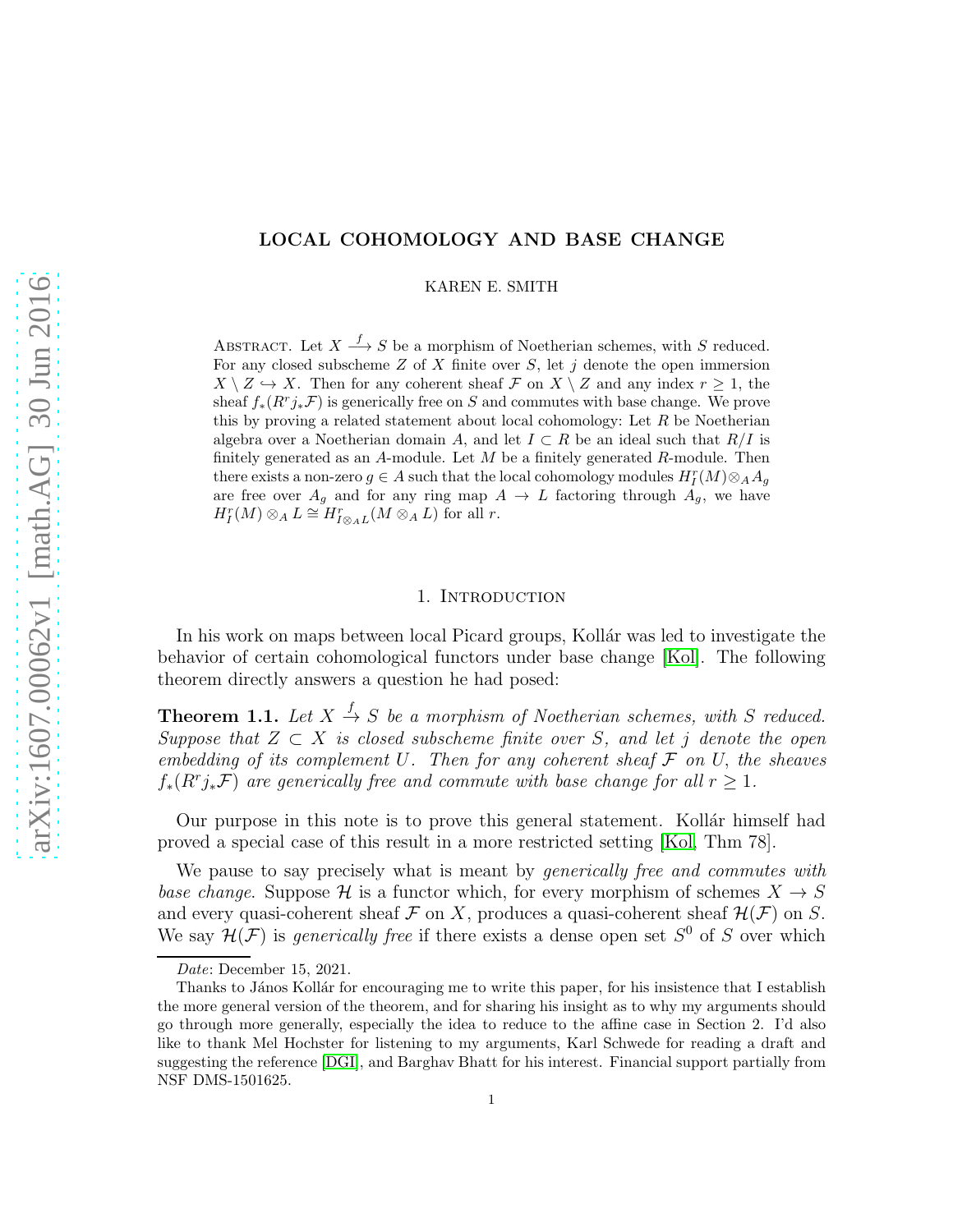the  $\mathcal{O}_S$ -module  $\mathcal{H}(\mathcal{F})$  is free. If in addition, for every change of base  $T \stackrel{p}{\longrightarrow} S^0$ , the natural map

$$
p^* \mathcal{H}(\mathcal{F}) \to \mathcal{H}(p_X^* \mathcal{F})
$$

of quasi-coherent sheaves on T is an isomorphism (where  $p<sub>X</sub>$  is the induced morphism  $X \times_S T \to X$ , then we say that  $\mathcal{H}(\mathcal{F})$  is generically free and commutes with base change. See [\[Kol,](#page-11-0) §72].

**Remark 1.2.** We do not claim the  $r = 0$  case of Theorem [1.1;](#page-0-0) in fact, it is false. For a counterexample, consider the ring homomorphism splitting  $\mathbb{Z} \hookrightarrow \mathbb{Z} \times \mathbb{Q} \twoheadrightarrow \mathbb{Z}$ . The corresponding morphism of Noetherian schemes

$$
Z = \operatorname{Spec}(\mathbb{Z}) \hookrightarrow X = \operatorname{Spec}(\mathbb{Z} \times \mathbb{Q}) \to S = \operatorname{Spec} \mathbb{Z}
$$

satisfies the hypothesis of Theorem [1.1.](#page-0-0) The open set  $U = X \setminus Z$  is the component Spec  $\mathbb Q$  of X. The coherent sheaf determined by the module  $\mathbb Q$  on U is not generically free over  $\mathbb{Z}$ , since there is no open affine subset  $\operatorname{Spec} \mathbb{Z}[\frac{1}{n}]$  $\frac{1}{n}$  over which  $\mathbb Q$  is a free module. [In this case, the map j is affine, so the higher direct image sheaves  $R^p j_* \mathcal{F}$ all vanish for  $p > 0$ .

On the other hand, if f is a map of finite type, then the  $r = 0$  case of Theorem [1.1](#page-0-0) can be deduced from Grothendiecks's Lemma on Generic freeness; see Lemma [4.1.](#page-6-0)

For the commutative algebraists, we record the following version of the main result, which is essentially just the statement in the affine case:

<span id="page-1-0"></span>Corollary 1.3. Let A be a reduced Noetherian ring. Let R be a Noetherian Aalgebra with ideal  $I \subset R$  such that the induced map  $A \to R/I$  is finite. Then for any Noetherian R module M, the local cohomology modules  $H_I^i(M)$  are generically free and commute with base change over A for all  $i \geq 0$ . Explicitly, this means that there exists element g not in any minimal prime of A such that the modules  $H_I^i(M) \otimes_A A_g$ are free over  $A_g$ , and that for any algebra L over  $A_g$ , the natural map

$$
H^i_I(M)\otimes_A L\to H^i_I(M\otimes_A L)
$$

is an isomorphism.

Some version of Theorem [1.1](#page-0-0) may follow from known statements in the literature, but looking through works of Grothendieck ([\[RD\]](#page-11-2), [\[LC\]](#page-11-3), [\[SGA2\]](#page-11-4)) and [\[Conrad\]](#page-11-5), I am not able to find it; nor presumably could Kollár. After this paper was written, I did find a related statement due to Hochster and Roberts [\[HR,](#page-11-6) Thm 3.4] in a special case, not quite strong enough to directly answer Kollár's original question; furthermore, my proof is different and possibly of independent interest. In any case, there may be value in the self-contained proof here, which uses a relative form of Matlis duality proved here using only basic results about local cohomology well-known to most commutative algebraists.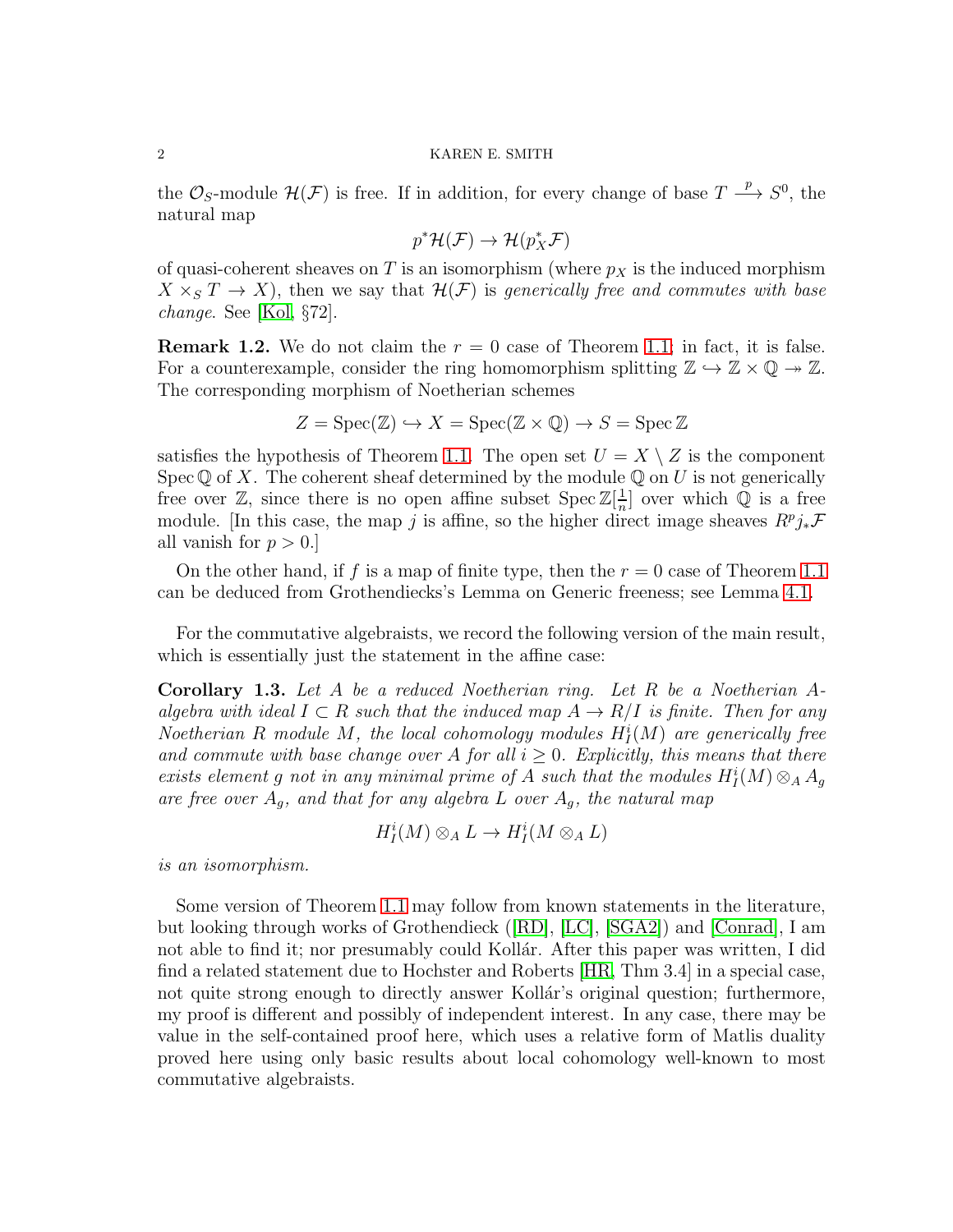## 2. Restatement of the Problem

In this section, we show that Theorem [1.1](#page-0-0) reduces to the following special statement:

<span id="page-2-0"></span>**Theorem 2.1.** Let A be a Noetherian domain. Let  $R = A[[x_1, \ldots, x_n]]$  be a power series ring over A, and M a finitely generated R-module. Denote by I the ideal  $(x_1, \ldots, x_n) \subset R$ . Then the local cohomology modules

# $H^i_I(M)$

are generically free over A and commute with base change for all i.

For basic definitions and properties of local cohomology modules, we refer to [\[LC\]](#page-11-3).

For the remainder of this section, we show how Theorem [1.1](#page-0-0) and Corollary [1.3](#page-1-0) follow from Theorem [2.1.](#page-2-0)

First, Theorem [1.1](#page-0-0) is local on the base. Because the scheme S is reduced, it is the finite union of its irreducible components, each of which is reduced and irreducible, so it suffices to prove the result on each of them. Thus we can immediately reduce to the case where  $S = \text{Spec } A$ , for some Noetherian domain A.

We now reduce to the case where X is affine as well. The coherent sheaf  $\mathcal F$  on the open set U extends to a coherent sheaf on X, which we also denote by  $\mathcal{F}$ . To simplify notation, let us denote the sheaf  $R^r j_* \mathcal{F}$  by  $\mathcal{H}$ , which we observe vanishes outside the closed set Z. Each section is annihilated by a power of the ideal  $\mathcal{I}_Z$  of Z, so that although the sheaf of abelian groups  $\mathcal H$  on Z is not an  $\mathcal O_Z$ -module, it does have the structure of a module over the sheaf of  $\mathcal{O}_S$ -algebras  $\varprojlim_t \frac{\mathcal{O}_X}{\mathcal{I}_Z^t}$  $\frac{\partial X}{\partial z}$ , which we denote  $\mathcal{O}_{X,Z}$ ; put differently, H can be viewed as sheaf on the formal scheme  $\widehat{X}^Z$ over S. Observe that  $i_*\widehat{\mathcal{O}_{X,Z}}_{|X^0} = \widehat{\mathcal{O}_{X,Z}},$  where  $X^0 \stackrel{i}{\hookrightarrow} X$  is the inclusion of any open set  $X^0 \subset X$  containing the generic points of all the components of Z. This means that H is generically free as an  $\mathcal{O}_S$ -module if and only if  $\mathcal{H}_{|X^0}$  is, and there is no loss of generality in replacing X by any such open set  $X_0$ . In particular, we can choose such  $X^0$  to be affine, thus reducing the proof of Theorem [1.1](#page-0-0) to the case where both  $X$  and  $S$  are affine.

We can now assume that  $X \to S$  is the affine map of affine schemes corresponding to a ring homomorphism  $A \to T$ . In this case the closed set Z is defined by some ideal I of T. Because Z is finite over  $S = \text{Spec } A$ , the composition  $A \to T \to T/I$  is a finite integral extension of A. The coherent sheaf  $\mathcal F$  on U extends to a coherent sheaf  $\mathcal F$  on X, which corresponds to a finitely generated T-module M. Since  $X = \operatorname{Spec} T$ is affine, we have natural identifications for  $r \geq 1$ 

$$
R^r j_* \mathcal{F} = H^r(X \setminus Z, \mathcal{F}) = H^{r+1}_I(M)
$$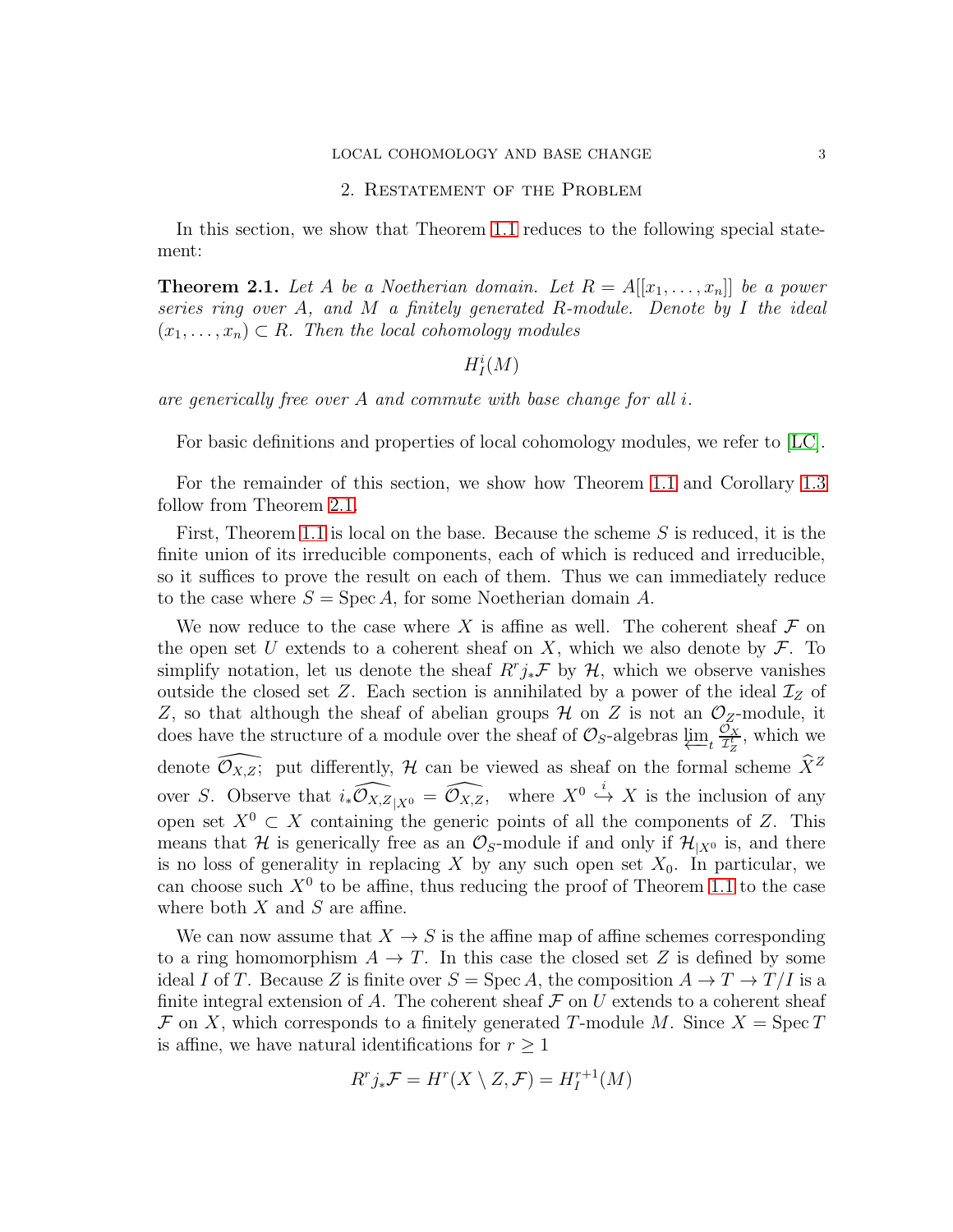of modules over  $T$  [\[LC,](#page-11-3) Cor 1.9]. Thus we have reduced Theorem [1.1](#page-0-0) to showing that if T is a Noetherian ring over a Noetherian domain A and I is any ideal such that  $T/I$  is finitely generated as an A-module, then for any finitely generated T-module M, the modules  $H_I^{r+1}$  $I_I^{r+1}(M)$  are generically free and commute with base change over A for  $r \geq 1$ . In fact, we will be able to show this for all indices  $r \geq -1$ .

To get to the power series case, we first observe that for all  $i$ , every element of  $H_I^i(M)$  is annihilated by some power of I. This means that  $H_I^i(M)$  has the structure of a module over the *I*-adic completion  $\hat{T}^I$ . There is no loss of generality in replacing T and M by their I-adic completions  $\hat{T}^I$  and  $\hat{M}^I$ —the module  $H^i_I(M)$  is canonically identified with  $H^i_{I\hat{T}^I}(\hat{M}^I)$ . So with out loss of generality, we assume that T is Iadically complete.

Now, Lemma [2.2](#page-3-0) below guarantees that  $T$  is a module-finite algebra over a power series ring  $A[[x_1, \ldots, x_n]]$ . So the finitely generated T-module M is also a finitely generated module over  $A[[x_1, \ldots, x_n]]$ , and the computation of local cohomology is the same viewed over either ring. This means that to prove Theorem [1.1,](#page-0-0) it would suffice to prove Theorem [2.1.](#page-2-0) It only remains to prove Lemma [2.2.](#page-3-0)

<span id="page-3-0"></span>**Lemma 2.2.** Let A be a Noetherian ring. Let T be a Noetherian A-algebra containing an ideal I such that the composition of natural maps  $A \to T \to T/I$  is finite. Then there is a natural ring homomorphism from a power series ring

$$
A[[x_1,\ldots,x_n]] \to \hat{T}^I := \varprojlim_t \ T/I^t
$$

which is *also finite*.

*Proof of Lemma.* Fix generators  $y_1, \ldots, y_n$  for the ideal I of T. Consider the Aalgebra homomorphism

$$
A[x_1,\ldots,x_n] \to T \qquad x_i \mapsto y_i.
$$

We will show that this map induces a ring homomorphism

<span id="page-3-1"></span>
$$
A[[x_1,\ldots,x_n]] \to \hat{T}^I
$$

which is finite. First note that for each natural number  $t$ , there is a naturally induced ring homomorphism

(1) 
$$
\frac{A[x_1,\ldots,x_n]}{(x_1,\ldots,x_n)^t} \to \frac{T}{I^t}
$$

sending the class  $\overline{x_i}$  to the class  $\overline{y_i}$ .

**Claim:** For every t, the map [\(1\)](#page-3-1) is *finite*. Indeed, if  $t_1, \ldots, t_d$  are elements of T whose classes modulo I are A-module generators for  $T/I$ , then the classes of  $t_1, \ldots, t_d$ modulo  $I^t$  are generators for  $T/I^t$  as a module over  $A[x_1, \ldots, x_n]/(x_1, \ldots, x_n)^t$ .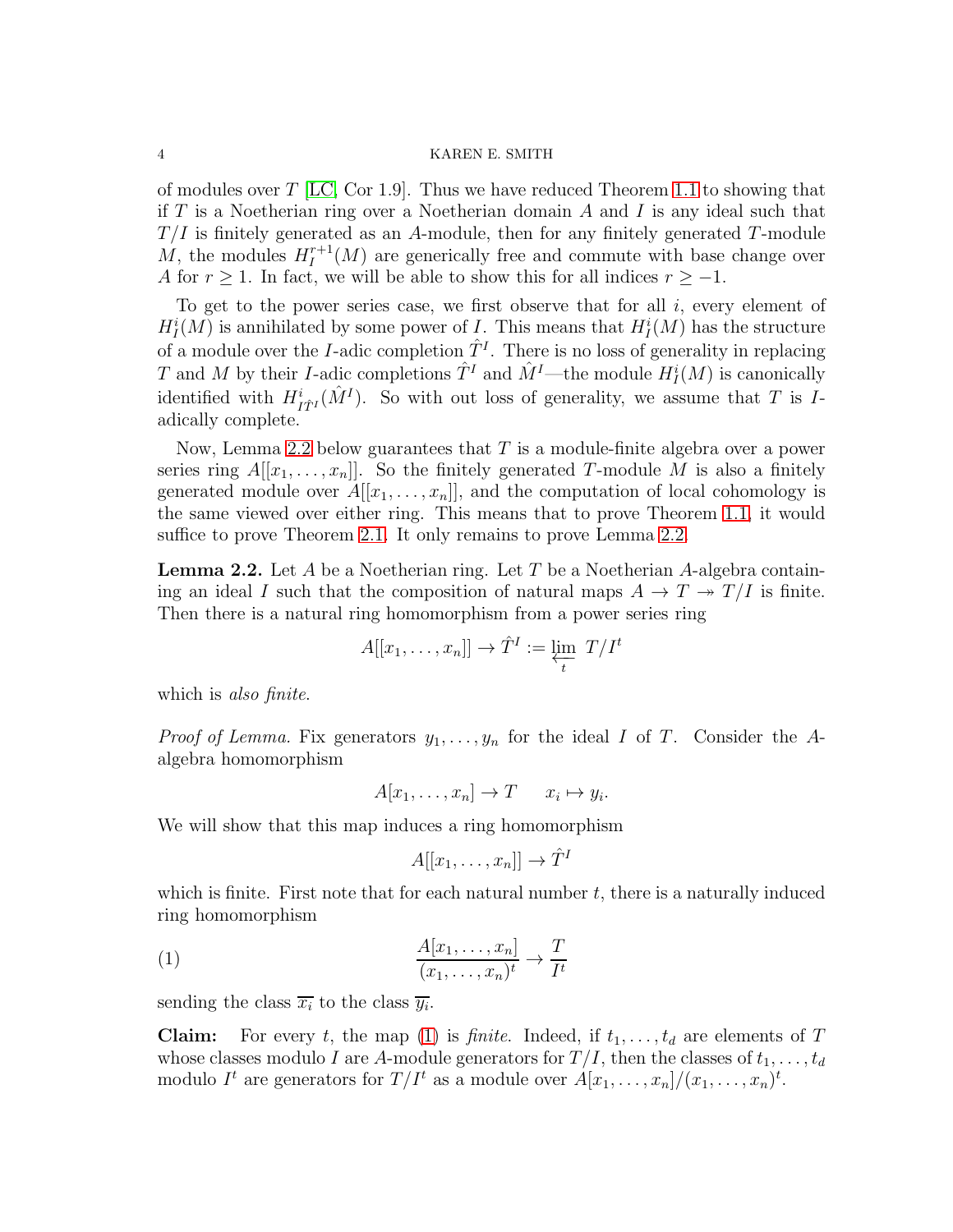The claim is straightforward to prove using induction on  $t$  and the exact sequence

$$
0 \to I^t/I^{t+1} \to T/I^{t+1} \to T/I^t \to 0.
$$

We leave these details to the reader.

Now to prove the lemma, we take the direct limit of the maps [\(1\)](#page-3-1). Since at every stage, the target is generated over the source by the classes of  $t_1, \ldots, t_d$ , also in the limit,  $\hat{T}^I$  will be generated over  $A[[x_1, \ldots, x_n]]$  by the images of  $t_1, \ldots, t_d$ . So the induced ring homomorphism  $A[[x_1, \ldots, x_n]] \to T$  is finite.

Having reduced the proof of the main results discussed in the introduction to Theorem [2.1,](#page-2-0) the rest of the paper focuses on the local cohomology statement in the special case. Our proof of Theorem [2.1](#page-2-0) uses an A-relative version of Matlis duality to convert the problem to an analagous one for finitely generated modules over a power series ring, where it will follow from the theorem on generic freeness. This relative version of Matlis duality might be of interest to commutative algebraists in other contexts, and holds in greater generality than what we develop here. To keep the paper as straightforward and readable as possible, we have chosen to present it only in the case we need to prove the main result. Some related duality is worked out in [\[DGI\]](#page-11-1).

#### 3. A Relative Matlis Dual Functor

3.1. Matlis Duality. We first recall the classical Matlis duality in the complete local (Noetherian) case.

Let  $(R, m)$  be a complete local ring, and let E be an injective hull of its residue field  $R/m$ . The Matlis dual functor  $\text{Hom}_R(-, E)$  is an exact contravariant functor on the category of R-modules. It takes each Noetherian R-module (i.e., one satisfying the ascending chain condition) to an Artinian  $R$ -module (i.e., one satisfying the descending chain condition) and vice-versa. Moreover, for any Artinian or Noetherian R-module H, we have a natural isomorphism  $\mathcal{H} \to \text{Hom}_R(\text{Hom}_R(\mathcal{H}, E), E)$ . That is, the Matlis dual functor defines an equivalence of categories between the category of Noetherian and the category of Artinian R-modules. See [\[LC\]](#page-11-3), [\[BH,](#page-11-7) Thm 3.2.13] or [\[Hoch\]](#page-11-8) for more on Matlis duality.

3.2. A relative version of Matlis duality. Let A be a domain. Let R be an Aalgebra, with ideal  $I \subset R$  such that  $R/I$  is finitely generated as an A-module. Define the relative Matlis dual functor to be the functor

$$
\{R-modules\} \to \{R-modules\}
$$

$$
M \mapsto M^{\vee_A} := \varinjlim_t \text{Hom}_A(M/I^tM, A).
$$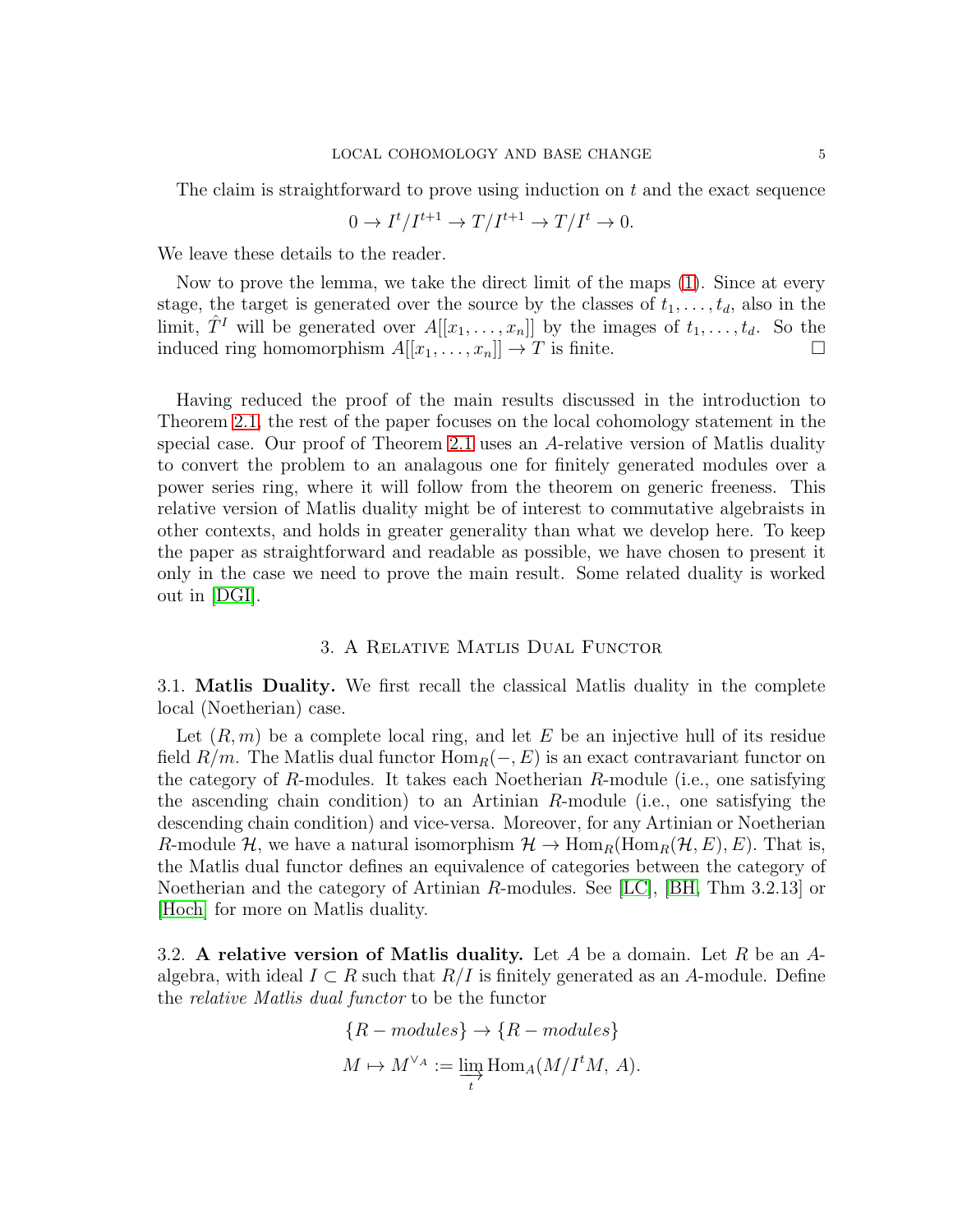We also denote  $M^{\vee_A}$  by  $\text{Hom}_A^{cts}(M, A)$ , since it is the submodule of  $\text{Hom}_A(M, A)$ consisting of maps continuous in the I-adic topology. That is,  $\text{Hom}_{A}^{cts}(M, A)$  is the R-submodule of Hom<sub>A</sub> $(M, A)$  consisting of maps  $\phi : M \to A$  satisfying  $\phi(I^tM) = 0$ for some  $t$ .

<span id="page-5-1"></span>**Proposition 3.1.** Let R be a Noetherian algebra over a Noetherian domain A, with ideal  $I \subset R$  such that  $R/I$  is finitely generated as an A-module.

- (1) The functor  $Hom_A^{cts}(-, A)$  is naturally equivalent to the functor  $M \mapsto \text{Hom}_R(M, \text{Hom}_A^{cts}(R, A)).$
- (2) The functor preserves exactness of sequences

 $0 \rightarrow M_1 \rightarrow M_2 \rightarrow M_3 \rightarrow 0$ 

of finitely generated R-modules, provided that the modules  $M_3/I^nM_3$  are (locally) free A-modules for all  $n \gg 0$ .

**Remark 3.2.** If  $A = R/I$  is a field, then the relative Matlis dual specializes to the usual Matlis dual functor  $\text{Hom}_R(-, E)$ , where E is the injective hull of the residue field of R at the maximal ideal I (denoted here now  $m$ ). Indeed, one easily checks that  $\text{Hom}_{A}^{cts}(R, A)$  is an injective hull of  $R/m$ . To wit, the R-module homomorphism

$$
R/m \to \operatorname{Hom}\nolimits_A^{cts}(R,A) \qquad \text{ sending } \qquad r \mod m \mapsto \begin{cases} R \to A \\ s \mapsto rs \mod m \end{cases}
$$

is a maximal essential extension of  $R/m$ .

Proof of Proposition. Statement (1) follows from the adjointness of tensor and Hom, which is easily observed to restrict to the corresponding statement for modules of continuous maps.

For (2), we need to show the sequence remains exact after applying the relative Matlis dual functor. The functor  $\text{Hom}_A(-, A)$  preserves left exactness: that is,

(2) 
$$
0 \to \text{Hom}_A(M_3, A) \to \text{Hom}_A(M_2, A) \to \text{Hom}_A(M_1, A)
$$

is exact. We want to show that, restricting to the submodules of continuous maps, we also have exactness at the right. That is, we need the exactness of

<span id="page-5-0"></span>(3) 
$$
0 \to \text{Hom}_{A}^{cts}(M_3, A) \to \text{Hom}_{A}^{cts}(M_2, A) \to \text{Hom}_{A}^{cts}(M_1, A) \to 0.
$$

The exactness of [\(3\)](#page-5-0) at all spots except the right is easy to verify using the description of a continuous map as one annihilated by a power of I.

To check exactness of [\(3\)](#page-5-0) at the right, we use the Artin Rees Lemma [\[AM,](#page-11-9) 10.10]. Take  $\phi \in \text{Hom}_{A}^{cts}(M_1, A)$ . By definition of continuous, we  $\phi$  is annihilated by  $I^n$  for sufficiently large n. By the Artin-Rees Lemma, there exists t such that for all  $n \geq t$ , we have  $I^{n+t}M_2 \cap M_1 \subset I^nM_1$ . This means we have a surjection

$$
M_1/(I^{n+t}M_2 \cap M_1) \to M_1/I^nM_1.
$$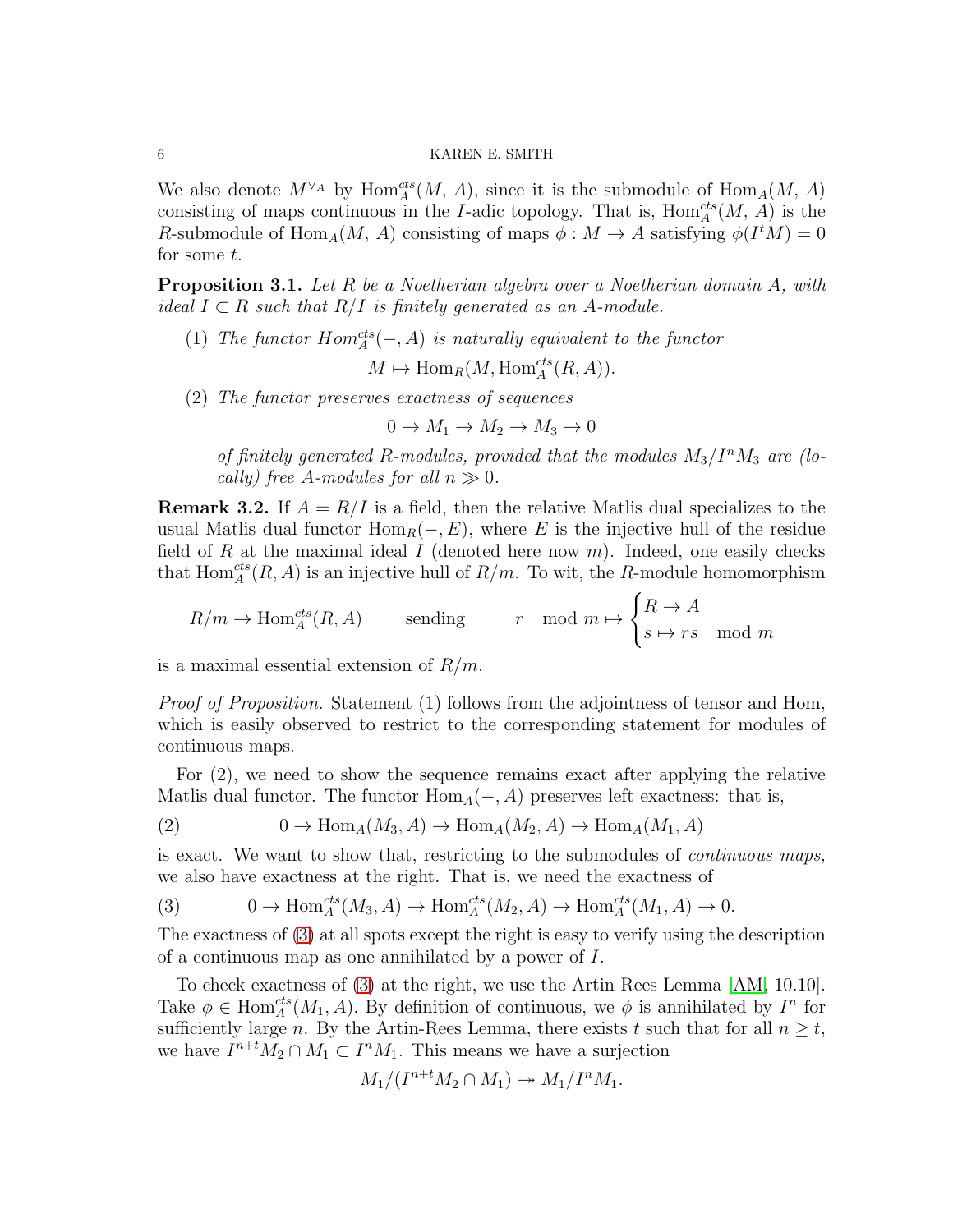Therefore the composition

 $M_1/I^{n+t}M_2 \cap M_1 \rightarrow M_1/I^nM_1 \rightarrow A$ 

gives a lifting of  $\phi$  to an element  $\phi'$  in  $\text{Hom}_A(M_1/I^{n+t}M_2 \cap M_1, A)$ .

Now note that for  $n \gg 0$ , we have exact sequences

$$
0 \to M_1/M_1 \cap I^{n+t}M_2 \to M_2/I^{n+t}M_2 \to M_3/I^{n+t}M_3 \to 0,
$$

which are split over A by our assumption that  $M_3/I^{n+t}M_3$  is projective. Thus  $(4)$  0  $\rightarrow$  Hom<sub>A</sub> $(M_3/I^{n+t}M_3, A)$   $\rightarrow$  Hom<sub>A</sub> $(M_2/I^{n+t}M_2, A)$   $\rightarrow$  Hom<sub>A</sub> $(M_1/M_1 \cap I^{n+t}M_2, A)$   $\rightarrow$  0 is also split exact. This means we can pull  $\phi' \in \text{Hom}_A(M_1/I^{n+t}M_2 \cap M_1, A)$  back to some element  $\tilde{\phi}$  in  $\text{Hom}_A(M_2/I^{n+t}M_2, A)$ . So our original continuous map  $M_1 \stackrel{\phi}{\to} A$ is the restriction of some map  $M_2 \stackrel{\tilde{\phi}}{\rightarrow} A$  which satisfies  $\tilde{\phi}(I^{n+t}M_2) = 0$ . This exactly says the continuous map  $\phi$  on  $M_1$  extends to a continuous map  $\tilde{\phi}$  of  $M_2$ . That is, the sequence [\(3\)](#page-5-0) is exact.  $\Box$ 

**Remark 3.3.** If  $M_3$  is a Noetherian module over a Noetherian algebra R over the Noetherian domain A, then the assumption that  $M_3/I^nM_3$  is locally free for all n holds generically on A—that is, after inverting a single element of A. See Lemma [4.2.](#page-7-0)

# 4. Generic Freeness

We briefly review Grothendieck's idea of generic freeness, and use it to prove that the relative Matlis dual of a Noetherian R-module is generically free over A (under suitable Noetherian hypothesis on  $R$  and  $A$ ).

Let M be a module over a commutative domain A. We say that M is *generically* free over A if there exists a non-zero  $g \in A$ , such that  $M \otimes_A A_g$  is a free  $A_g$ -module, where  $A<sub>g</sub>$  denotes the localization of A at the element g. Likewise, a collection M of A-modules is *simultaneously generically free* over A if there exists a non-zero  $g \in A$ , such that  $M \otimes_A A_q$  is a free for all modules  $M \in \mathcal{M}$ . Note that any finite collection of generically free modules is always simultaneously generically free, since we can take g to be the product the  $g_i$  that work for each of the  $M_i$ .

Of course, finitely generated A-modules are always generically free. Grothendieck's famous Lemma on Generic Freeness ensures that many other modules are as well:

<span id="page-6-0"></span>**Lemma 4.1.** [\[EGA,](#page-11-10) 6.9.2] Let A be a Noetherian domain. Let M be any finitely generated module over a finitely generated A-algebra  $T$ . Then  $M$  is generically free over A.

We need a version of Generic Freeness for certain infinite families of modules over more general A-algebras: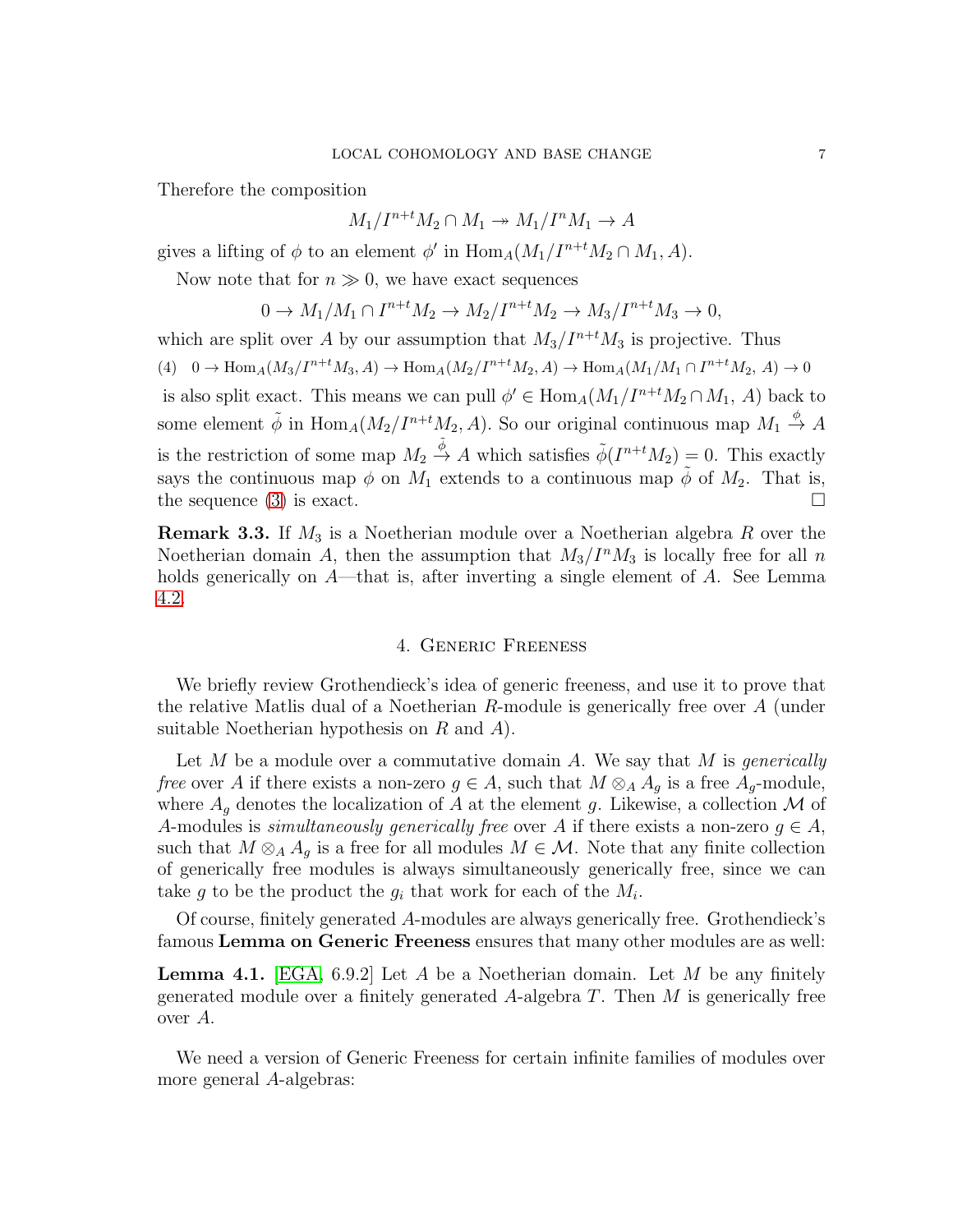<span id="page-7-0"></span>**Lemma 4.2.** Let A be any domain. Let T be any Noetherian A-algebra, and  $I \subset T$ any ideal such that  $T/I$  is finite over A. Then for any Noetherian T-module M, the family of modules

 $\{M/I^nM \mid n \geq 1\}$ 

is simultaneously generically free over A. That is, after inverting a single element of A, the modules  $M/I^nM$  for all  $n \geq 1$  become free over A.

**Remark 4.3.** We will make use of Lemma [4.2](#page-7-0) in the case where  $T = A[[x_1, \ldots, x_n]]$ .

*Proof.* If M is finitely generated over  $T$ , then the associated graded module

 $gr_I M = M/IM \oplus IM/I^2M \oplus I^2M/I^3M \oplus \ldots$ 

is finitely generated over the associated graded ring  $gr_I T = T/I \oplus I/I^2 \oplus I^2/I^3 \oplus \ldots$ , which is a homomorphic image of a polynomial ring over  $T/I$ . Hence  $gr_I T$  is a finitely generated A-algebra. Applying the Lemma of generic freeness to the  $grT$ -module  $gr<sub>I</sub>M$ , we see that after inverting a single non-zero element of g of A, the module  $gr_I M$  becomes A-free. Since  $gr_I M$  is graded over  $gr_I T$  and A acts in degree zero, clearly its graded pieces are also free after tensoring with  $A<sub>q</sub>$ . We can thus replace A by  $A_g$  for suitable g, and assume that the  $I^nM/I^{n+1}M$  are  $A_g$ -free for all  $n\geq 0$ .

<span id="page-7-1"></span>Now consider the short exact sequences

(5) 
$$
0 \to I^{n}M/I^{n+1}M \to M/I^{n+1}M \to M/I^{n}M \to 0,
$$

for each  $n \geq 1$ . We already know that  $M/I^1M$  and  $I^nM/I^{n+1}M$  for all  $n \geq 1$  are free (over  $A_g$ ), so by induction, we conclude that the sequences [\(5\)](#page-7-1) are all split over  $A_g$  for every n. In particular, the modules  $M/I^nM$  are also free over  $A_g$  for all  $n\geq 1$ . The lemma is proved.  $\square$ 

<span id="page-7-2"></span>Proposition 4.4. Let A be a Noetherian domain. Let R be any Noetherian Aalgebra with ideal  $I \subset R$  such that  $R/I$  is a finitely generated A-module. Then for any Noetherian R-module M, the relative Matlis dual

 $\operatorname{Hom}_A^{cts}(M,A)$ 

is a generically free A-module. Furthermore, if  $q \in A$  is a non-zero element such that  $A_g \otimes_A \text{Hom}_A^{cts}(M, A)$  is free over  $A_g$ , then for any base change  $A \to L$  factoring through  $A_q$ , the natural map

 $\text{Hom}_A^{cts}(M, A) \otimes_A L \to \text{Hom}_L^{cts}(M \otimes_A L, L)$ 

is an isomorphism of  $R \otimes_A L$ -modules, functorial in M.

*Proof.* We can invert one element of A so that each  $M/I<sup>t</sup>M$  is free over A; replace A by this localization. We now claim that the A-module

$$
\operatorname{Hom}\nolimits_A^{cts}(M, A) = \varinjlim_t \operatorname{Hom}\nolimits_A\left(\frac{M}{I^tM}, A\right)
$$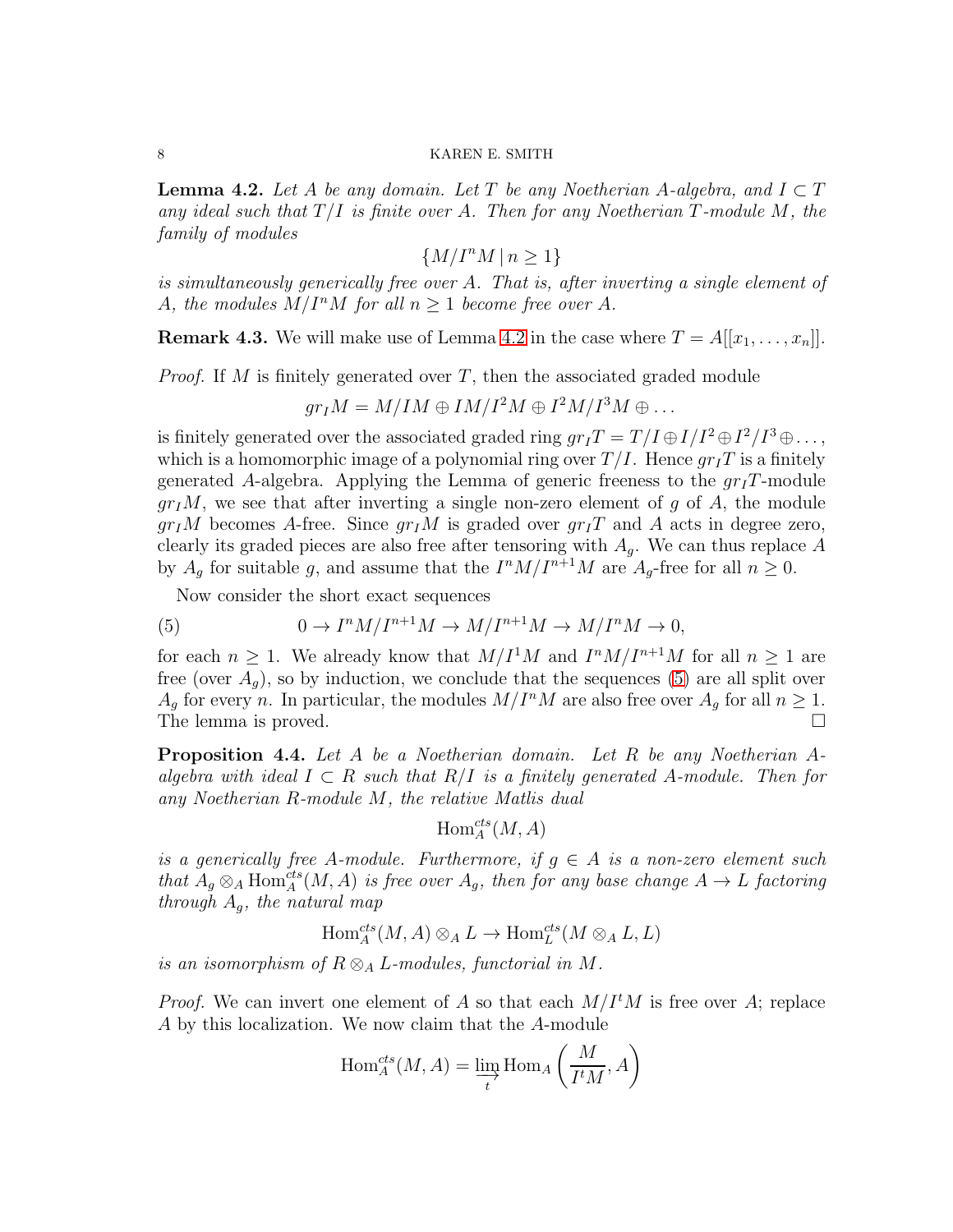is free. Indeed, since each  $M/I^tM$  is free and has finite rank over A, its A-dual  $\text{Hom}_A\left(\frac{M}{I^tM},A\right)$  is also free of finite rank. The direct limit is also A-free because the maps in the limit system are all split over  $A$  and injective. Indeed, if some finite A-linear combination of  $f_i \in \text{Hom}_{A}^{cts}(M, A)$  is zero, then that same combination is zero considered as elements of the free-submodule  $\text{Hom}_A\left(\frac{M}{I^tM},A\right)$  of homomorphisms in Hom<sup>cts</sup> $(M, A)$  killed by a large power of I. It follows that  $\text{Hom}_{A}^{cts}(M, A)$  is free over A, as desired.

The result on base change follows as well, since tensor commutes with direct limits and with dualizing a finitely generated free module.

Remark 4.5. We can interpret Proposition [4.4](#page-7-2) as saying that generically on A, the relative Matlis dual functor (applied to Noetherian R-modules) is exact and commutes with base change.

5. Relative Local Duality and the Proof of the Main Theorem

The proof Theorem [2.1](#page-2-0) and therefore of our main result answering Kollár's question, follows from a relative version of Local Duality:

<span id="page-8-0"></span>**Theorem 5.1.** Let R be a power series ring  $A[[x_1, \ldots, x_n]]$  over a Noetherian domain  $A$ , and let  $M$  be a finitely generated  $R$ -module. Then, after replacing  $A$  by its localization at one element, there is a functorial isomorphism for all i

$$
H_I^i(M) \cong [\text{Ext}_R^{n-i}(M, R)]^{\vee_A}.
$$

To prove Theorem [5.1,](#page-8-0) we need the following lemma.

**Lemma 5.2.** Let R be a power series ring  $A[[x_1, \ldots, x_n]]$  over a ring A. There is a natural R-module isomorphism  $\text{Hom}_A^{cts}(R, A) \cong H_I^n(R)$ , where  $I = (x_1, \ldots, x_n)$ . In particular, the relative Matlis dual functor can also be expressed

$$
M \mapsto \text{Hom}_R(M, H_I^n(R)).
$$

*Proof.* We recall that  $H_I^i(R)$  is the *i*-th cohomology of the extended Čech complex  $K^{\bullet}$  on the elements  $x_1, \ldots, x_n$ . This is the complex

$$
0 \to R \xrightarrow{\delta_1} R_{x_1} \oplus R_{x_2} \cdots \oplus R_{x_n} \to \bigoplus_{i < j} R_{x_i x_j} \to \cdots \xrightarrow{\delta_n} R_{x_1 x_2 \cdots x_n} \to 0
$$

where the maps are (sums of) suitably signed localization maps. In particular,  $H_I^n(R)$ is the cokernel of  $\delta_n$ , which can be checked to be the free A-module on (the classes of) the monomials  $x_1^{a_1} \dots x_n^{a_n}$  $x_1^{a_1} \dots x_n^{a_n}$  $x_1^{a_1} \dots x_n^{a_n}$  with all  $a_i < 0$ .<sup>1</sup>

<span id="page-8-1"></span><sup>&</sup>lt;sup>1</sup>See page 226 of [\[Hart\]](#page-11-11), although I have included one extra map  $\delta_1: R \to \bigoplus R_{x_i}$  sending  $f \mapsto (\frac{f}{1}, \ldots, \frac{f}{1})$  in order to make the complex exact on the left, and my ring is a power series ring over A instead of a polynomial rings over a field. This is also discussed in [\[LC\]](#page-11-3) page 22.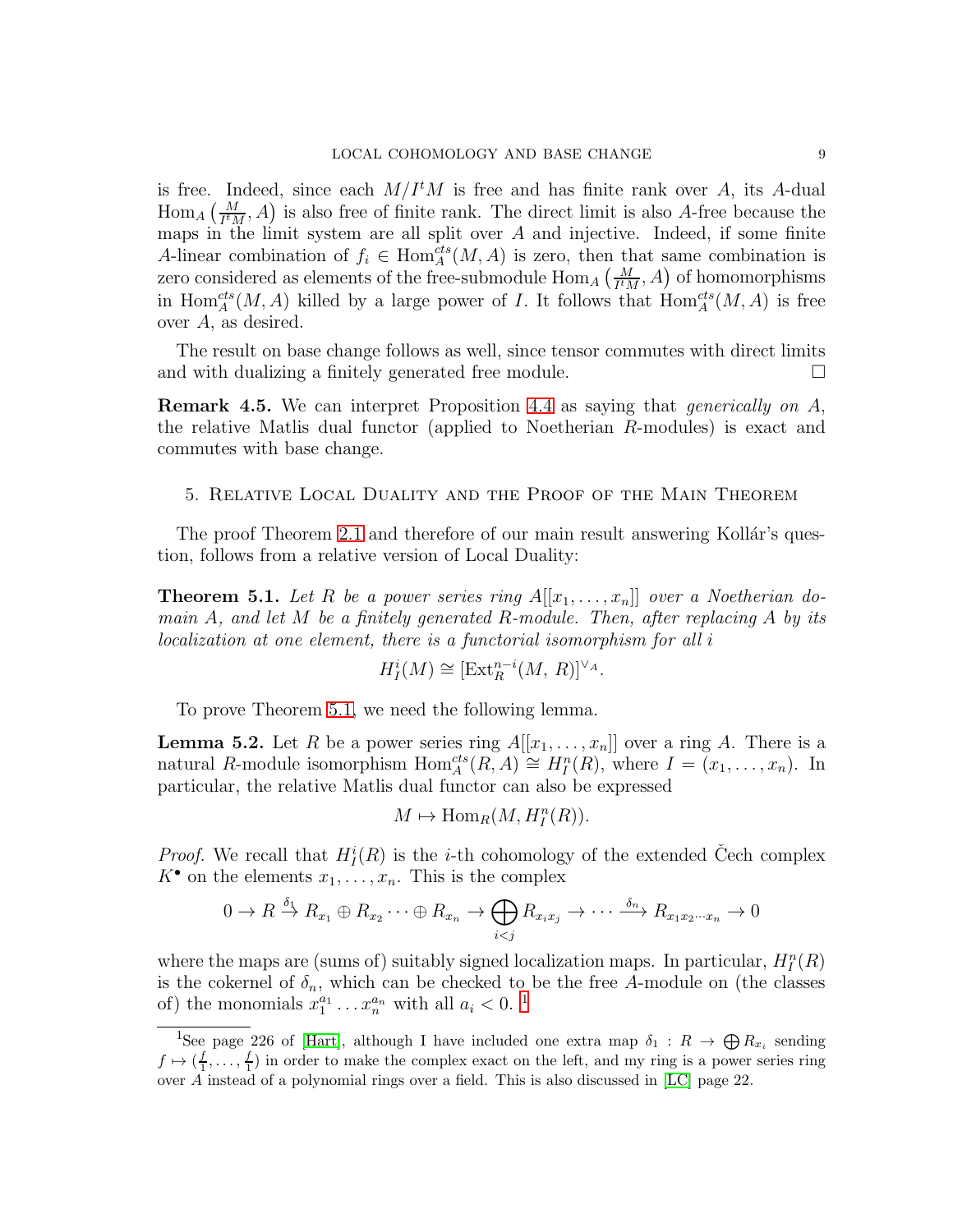Now define an explicit R-module isomorphism  $\Phi$  from  $H_I^n(R)$  to  $\text{Hom}_{A}^{cts}(R, A)$  by sending the (class of the) monomial  $x^{\alpha}$  to the map  $\phi_{\alpha} \in \text{Hom}_{A}^{cts}(R, A)$ :

$$
R \xrightarrow{\phi_{\alpha}} A
$$
  

$$
x_1^{b_1} \dots x_n^{b_n} \mapsto \begin{cases} x_1^{b_1 + a_1 + 1} \dots x_n^{b_n + a_n + 1} \mod I & \text{if } \alpha_i + \beta_i \ge -1 \text{ for all } i \\ 0 & \text{otherwise} \end{cases}
$$

Since  $\{x^{\beta} \mid \beta \in \mathbb{N}^n\}$  is an A-basis for R, the map  $\phi_{\alpha}$  is a well-defined A-module map from R to A, and since it sends all but finitely many  $x^{\beta}$  to zero, it is I-adically continuous. Thus the map  $H_I^n(R) \stackrel{\Phi}{\longrightarrow} \text{Hom}_A^{cts}(R, A)$  is is an A-module homomorphism; in fact,  $\Phi$  is an A-module isomorphism, since it defines a bijection between the A-basis  $\{x^{\alpha} | \alpha_i < 0\}$  for  $H_I^n(R)$  and  $\{\pi_{\beta} | \beta_i \geq 0\}$  for  $\text{Hom}_A^{cts}(R, A)$  (meaning the dual basis on the free basis  $x^{\beta}$  for R over A) matching the indices  $\alpha_i \leftrightarrow \beta_i = -\alpha_i - 1$ . It is easy to check that  $\Phi$  is also R-linear, by thinking of it as "premultiplication by  $x^{\alpha+1}$ " on the cokernel of  $\delta_n$ . Thus  $\Phi$  identifies the R-modules  $H_I^n(R)$  and  $\text{Hom}_A^{cts}(R, A)$ .  $\Box$ 

Proof of Theorem [5.1.](#page-8-0) We proceed by proving that both modules are generically isomorphic to a third, namely  $\operatorname{Tor}_{n-i}^R(M, H_I^n(R))$ .

First, recall how to compute  $H_I^i(M)$ . Let  $K^{\bullet}$  be the extended Čech complex on the elements  $x_1, \ldots, x_n$ 

$$
0 \to R \xrightarrow{\delta_1} R_{x_1} \oplus R_{x_2} \cdots \oplus R_{x_n} \to \bigoplus_{i < j} R_{x_i x_j} \to \cdots \xrightarrow{\delta_n} R_{x_1 x_2 \cdots x_n} \to 0.
$$

This is a complex of flat R-modules, all free over A, exact at every spot except the right end. Thus it is a flat R-module resolution of the local cohomology module  $H_I^n(R)$ . The local cohomology module  $H_I^i(M)$  is the cohomology of this complex after tensoring over  $R$  with  $M$ , that is

$$
H_I^i(M) = \operatorname{Tor}_{n-i}^R(M, H_I^n(R)).
$$

On the other hand, let us compute the relative Matlis dual of  $\text{Ext}_{R}^{n-i}(M, R)$ . Let  $P_{\bullet}$ be a free resolution of M over R. The module  $\text{Ext}^{\bullet}_R(M,R)$  is the cohomology of the complex  $\text{Hom}_R(P_\bullet, R)$ . We would like to say that the computation of the cohomology of this complex commutes with the relative Matlis dual functor, but the best we can say is that this is true *generically on A*. To see this, we will apply Lemma [4.2](#page-7-0) to the following finite set of R-modules:

- For  $i = 0, \ldots, n$ , the image  $D_i$  of the *i*-th map of the complex  $\text{Hom}_R(P_{\bullet}, R)$ ;
- For  $i = 0, \ldots, n$ , the cohomology  $Ext^{n-i}_R(M, R)$  of the same complex.

Lemma [4.2](#page-7-0) guarantees that the modules

$$
D_i/I^tD_i
$$
 and  $Ext_R^{n-i}(M,R)/I^tExt_R^{n-i}(M,R)$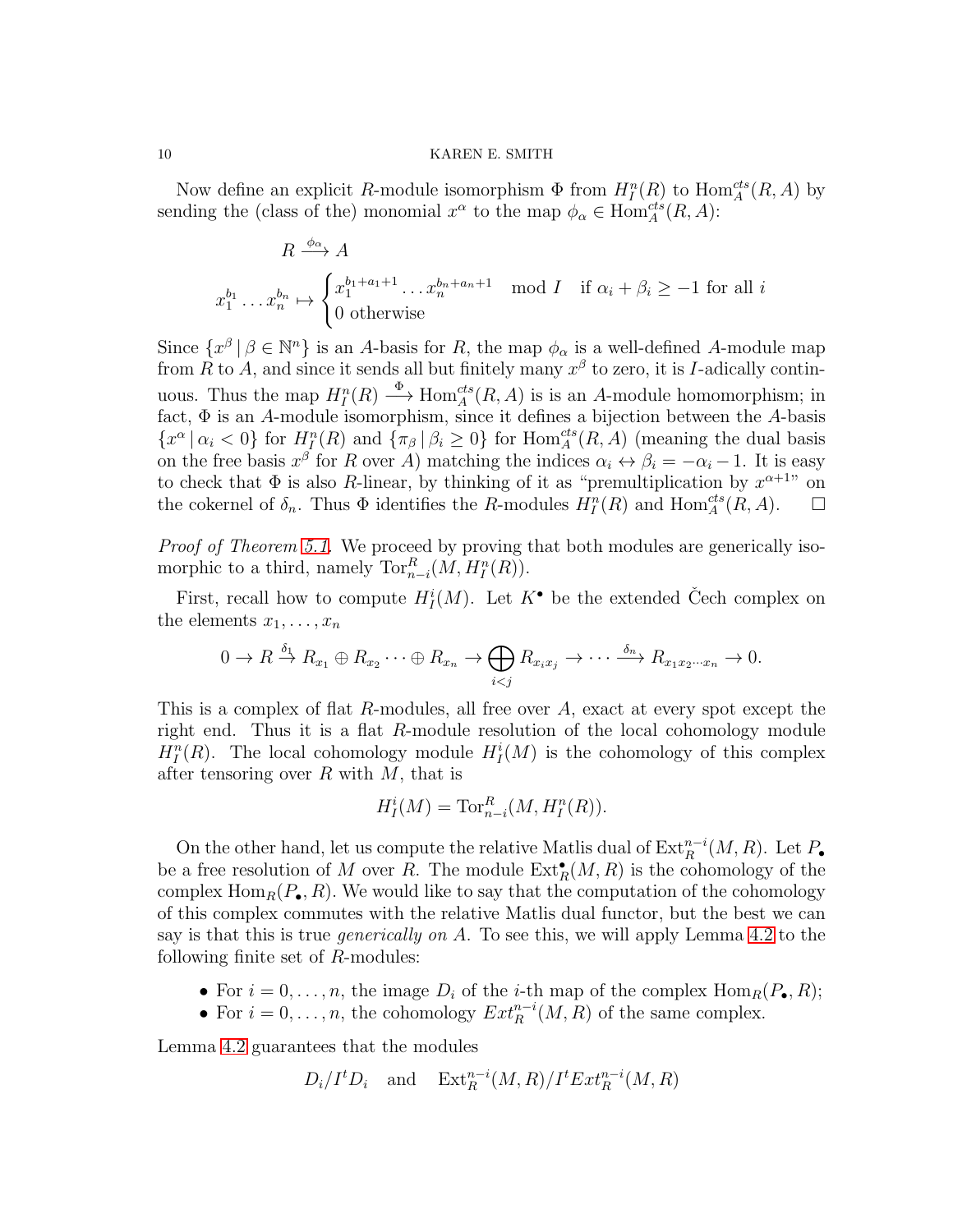are all simultaneously generically free over A for all  $t \geq 1$ . This allows us to break up the complex  $A_q \otimes_A \text{Hom}_R(P_{\bullet}, R)$  into many short exact sequences, split over  $A_q$ , which satisfy the hypothesis of Proposition [3.1\(](#page-5-1)2) (using  $A_g$  in place of A and  $A_g \otimes_A R$  in place of R). It follows that the computation of cohomology of  $\text{Hom}_R(P_{\bullet}, R)$  commutes with the relative Matlis dual functor (generically on A).

Thus, after replacing A by a localization at one element,  $\text{Ext}_{R}^{n-i}(M, R)]^{\vee_A}$  is the cohomology of the complex

$$
\operatorname{Hom}_R(\operatorname{Hom}_R(P_{\bullet}, R), H_I^n(R)).
$$

In general, for any finitely generated projective module  $P$  and any module  $H$  (over any Noetherian ring  $R$ ), the natural map

$$
P \otimes H \to Hom(Hom(P,R),H)
$$

sending a simple tensor  $x \otimes h$  to the map which sends  $f \in Hom(P, R)$  to  $f(x)h$ , is an isomorphism, functorially in  $P$  and  $H$ . Thus we have a natural isomorphism of complexes

 $P_{\bullet} \otimes H_I^n(R) \cong \text{Hom}_R(\text{Hom}_R(P_{\bullet}, R), H_I^n(R)),$ 

and so  $[\text{Ext}^{n-i}(M,R)]^{\vee_A}$  is identified with  $\text{Tor}_{n-i}(M,H^n_I(R))$ , which as we saw is identified with  $H_I^i(M)$ .

Since all identifications are functorial, we have proven the relative local duality  $H_I^i(M) \cong [\text{Ext}^{n-i}(M,R)]^{\vee_A}$ , generically on A.

We can finally finish the proof of Theorem [1.1,](#page-0-0) and hence the main result:

*Proof of Theorem [2.1.](#page-2-0)* Let R be a power series ring over a Noetherian domain  $A$ , and let  $M$  be any Noetherian  $R$ -module. We need to show that the local cohomology modules  $H_I^i(M)$  are generically free and commute with base change over A.

In light of Corollary [4.4](#page-7-2), we can accomplish this by showing that  $H_I^i(M)$  is the relative Matlis dual of a Noetherian R-module, generically on A. But this is guaranteed by the relative local duality theorem Theorem [5.1,](#page-8-0) which guarantees that

$$
H^i_I(M) \cong \text{Ext}^{n-i}_R(M,R)^{\vee A}
$$

generically on A.

Remark 5.3. One could obviously develop the theory of relative Matlis duality, especially Theorem [5.1,](#page-8-0) further; I wrote down only the simplest possible case and the simplest possible statements needed to answer Kollár's question as directly as possible.

 $\Box$ 

 $\Box$